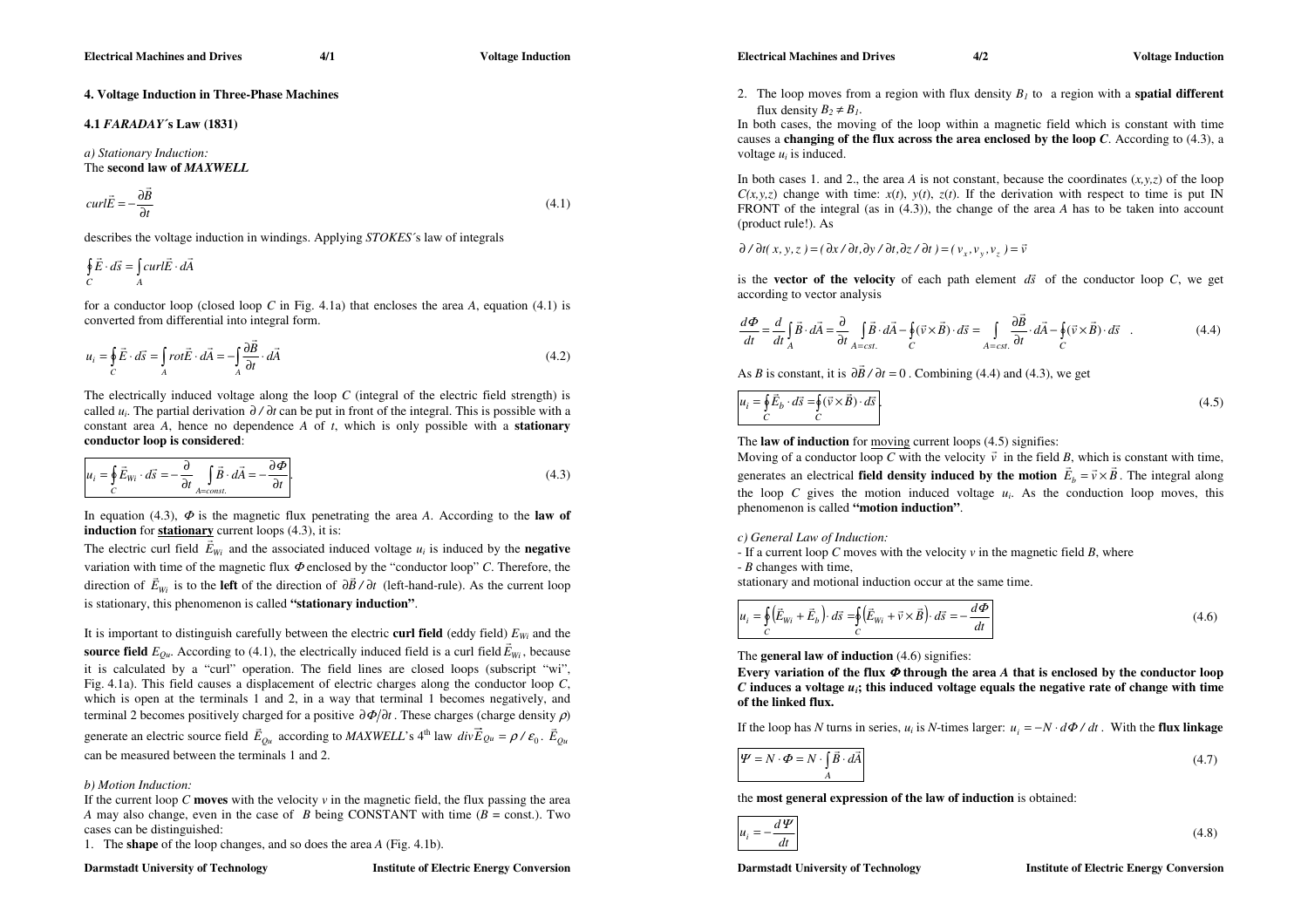

Fig. 4.1: **Voltage induction** in a current loop *C:* a) stationary current loop, but variation of the magnetic field with time (stationary induction). b) the current loop moves within a magnetic field that is constant with time (motion induction)

# *d) Current Loop at Zero Current:*

At open terminals 1 and 2, no current may flow within the current loop *C*. Hence, the resultant force on the charge carriers (with charge *Q*) is zero.

$$
\vec{F} = Q \cdot \vec{E} = Q \cdot (\vec{E}_{W i+b} + \vec{E}_{Qu}) = 0 \implies \vec{E}_{W i+b} = -\vec{E}_{Qu}
$$
\n(4.9)

As the terminals 1 and 2 are immediate neighbours, the integral along the path *C* from 1 to 2

equals the integral of the closed loop: 
$$
\int_{1}^{2} \dots \, d\vec{s} = \oint_{C} \dots \, d\vec{s}
$$
. Therefore, the induced voltage is

$$
u_i = \oint_C (\vec{E}_{Wi} + \vec{v} \times \vec{B}) \cdot d\vec{s} \approx \int_1^2 (\vec{E}_{Wi} + \vec{v} \times \vec{B}) \cdot d\vec{s} = \int_1^2 \vec{E}_{Wi+b} \cdot d\vec{s} \tag{4.10}
$$

Accordingly, the voltage that is measurable from terminal 2 to terminal 1

$$
u_{21} = \int_{2}^{1} \vec{E}_{Qu} \cdot d\vec{s} = -\int_{1}^{2} \vec{E}_{Qu} \cdot d\vec{s} = \int_{1}^{2} \vec{E}_{Wi+b} \cdot d\vec{s} = u_{i}
$$
 (4.11)

# **equals the induced voltage.**

# *e) Current Loop at Load:*

If an external, ideal voltage source *u* (without any internal resistance) is connected, a current *i* flows. This current is both driven by the induced voltage and by the external voltage source and is only limited by the internal resistance *R* of the loop.

$$
R \cdot i = u + u_i = u - \frac{d\Psi}{dt} \qquad \Rightarrow \qquad R \cdot i + \frac{d\Psi}{dt} = u \tag{4.11}
$$

If the current *i* that excites the magnetic field *B* **flows in the loop itself**, the factor between the flux linkage and the magnetic field is called **self inductance** *L*.

$$
\Psi(t) = L \cdot i(t) \tag{4.12}
$$

If a second current *i<sup>2</sup>* **flows in a second loop** and excites the field, which is linked to the considered (first) loop, the factor is called **mutual inductance** *M*

# **Darmstadt University of Technology Muslims Institute of Electric Energy Conversion**

**Electrical Machines and Drives 4/4 Voltage Induction Contract Article 2016** 

$$
\Psi(t) = M \cdot i_2(t) \tag{4.13}
$$

As a result, (4.11) can be rewritten to give the common expression for an inductive circuit:

$$
R \cdot i + L \frac{di}{dt} = u \qquad R \cdot i_1 + M \frac{di_2}{dt} = u \qquad (4.14)
$$

# *Example 4.1-1:*

**Shorted stationary coil** in a time variant external field *B*:

The terminals 1 and 2 of loop *C* of Fig. 4.1a are connected, hence, they are **shorted** (Fig. 4.2a). The time variant external field *B* causes an increase of the field from the bottom up through the loop area A and **induces** an eddy field  $E_{Wi}$ . The eddy field  $E_{Wi}$  which is connected in **left hand sense** with the direction of change of *B* induces a **short-circuit current** *i* flowing in left hand sense. According to *AMPERE*'s law, this current excites a field  $B_e$  that is linked to the current *i* in **right hand sense** (right-hand-rule). Hence  $B_e$  acts **against** the cause of the induced voltage which is the variation of the magnetic flux density with time  $\partial B / \partial t$ . So, the field *B<sup>e</sup>* "tries" **to retard** the changing of the external field *B*.**"***LENZ***' law": The current**  that flows as a result of the induced voltage  $u_i$  generates a self-field  $B_c$ , which acts against the cause of  $u_i$  (the change of the field  $B$ ).



in a shorted loop due to variation of the field magnetic flux density causes a current *i*. The self-field of *i B*<sub>*e*</sub> acts against the variation of the field.

Fig. 4.2a: The voltage  $u_i$  that is induced Fig. 4.2b: *FARADAY*'s disc: rotating copper disc in a magnetic

# *Example 4.1-2: FARADAY***´s disc** (Fig. 4.2b):

*FARADAY´*s disc is a simple model for a unipolar machine which generates a perfectly constant voltage (dc voltage) without use of any electric or mechanical rectifier. It is a conducting disc (e.g. copper) that is rotating together with a conducting shaft (bearing not shown). The induced voltage due to the disc motion in the constant field *B* is measured between two sliding contacts, one at the shaft and one at the outer edge of the wheel. Further, the bar magnet is arranged co-axially with the disc. It may rotate independently of the disc.

# Case a)

If the disc rotates with angular speed  $\Omega_s$  and the magnet is at rest  $(\Omega_m = 0)$ , **motion induction** occurs, because the conductor (the disc) moves within the field. The magnet itself does not change its field:  $B = \text{const.} \ NO$  stationary induction does occur:  $\partial B / \partial t = 0$ . The velocity

$$
v = r \cdot \Omega_s \tag{4.15}
$$

of each point of the disc at distance *r* of the axis of rotation is perpendicular to the vector of the radius (circumferential direction). The vector of the magnetic flux density  $\vec{B}$  leaves the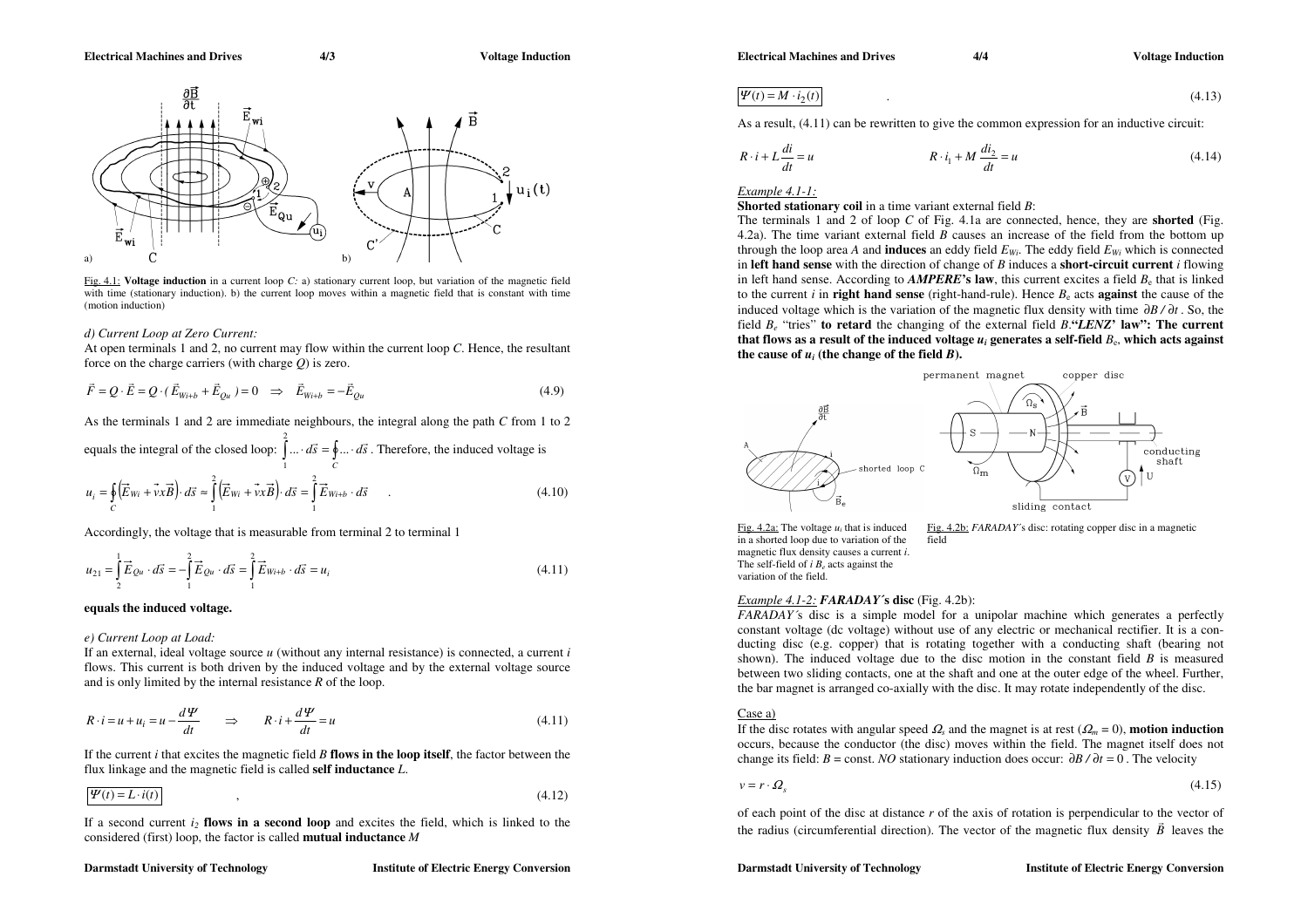disc in axial perpendicular direction. Accordingly, it is perpendicular to the vector of the velocity  $\vec{v}$ . Hence, the electric field due to the motion

$$
\vec{E}_b = \vec{v} \times \vec{B} = v \cdot B \cdot \vec{e}_r \tag{4.16}
$$

is oriented in radial direction pointing outwards  $(\vec{e}_r)$ : unity vector in radial direction). The outer edge of the disc becomes positively charged. A source field  $E_{Qu}$  that has the same magnitude but is oriented in the opposite direction (inwardly) is generated. The path integral of *EQu* can be measured as dc-voltage at the sliding contacts.

$$
U = \int_{r_a}^{r_f} \vec{E}_{Qu} \cdot d\vec{s} = -\int_{r_a}^{r_f} \vec{E}_b \cdot d\vec{s} = \int_{r_i}^{r_a} \vec{E}_b \cdot d\vec{s} = \int_{r_i}^{r_a} v \cdot B \cdot dr \qquad (4.17)
$$

If *B* is constant along the radius  $B(r) = B$ , (4.18) can be derived from (4.17):

$$
U = \int_{r_1}^{r_a} v \cdot B \cdot dr = \int_{r_1}^{r_a} r \cdot \Omega_s \cdot B \cdot dr = \Omega_s \cdot B \cdot \left(r_a^2 - r_i^2\right) / 2 \tag{4.18}
$$

*Result:* 

*The induced voltage increases proportionally with the frequency of rotation of the disc and with the magnetic flux density.*

#### Case b)

If the disc is at rest ( $\Omega_s = 0$ ) and the magnet rotates ( $\Omega_m > 0$ ), NO voltage proportional to  $B\Omega_m$ is induced. NO change of the magnetic flux enclosed by the disc occurs, because the magnetic field is constant with time and, because of the rotational symmetry of the bar magnet, it is also constant along the circumference angle γ. Therefore, as long as the disc is at rest, **no voltage is induced**, independently from the rotational speed of the magnet ( $\Omega_s = 0$  and  $\Omega_m$  > 0). The reason for a misapprehension of the occurrence of an induced voltage proportional to  $B\Omega_m$  is the wrong interpretation of the flux lines (flux tubes) as material entities with an observable relative motion, instead of the right interpretation as a mathematical model, which indicate the magnitude and the direction of the field.

## *f) Relevance of the Law of Induction:*

The law of induction is of utmost importance for the functioning of electric machines and transformers.

|  | Stationary induction                                                    | Motion induction                                                                       |  |  |
|--|-------------------------------------------------------------------------|----------------------------------------------------------------------------------------|--|--|
|  | field of $B$ variable with time                                         | field $B$ constant with time                                                           |  |  |
|  | coil moves with velocity $\nu$                                          |                                                                                        |  |  |
|  | $u_i = -d \Psi / dt$                                                    |                                                                                        |  |  |
|  | $u_i = -\partial \Psi / \partial t = \oint \vec{E}_{Wi} \cdot d\vec{s}$ | $u_i = \oint (\vec{v} \times \vec{B}) \cdot d\vec{s} = \oint \vec{E}_b \cdot d\vec{s}$ |  |  |
|  |                                                                         | application of the law of induction:                                                   |  |  |
|  | transformer coils                                                       | rotating armature winding of dc-                                                       |  |  |
|  | stator windings of three-phase machines                                 | machines                                                                               |  |  |
|  | transformer induction                                                   | rotary induction                                                                       |  |  |

Table 4.1: Relevance of the law of induction in electric machines and transformers

# *Example 4.1-3:*

**The general law of induction can ALWAYS be applied !** 

# **This is shown with a simple linear machine** (Fig. 4.3):

One coil (number of turns  $N_c$ , coil width  $\tau$ ) moves with the velocity  $\nu$  in the air gap between an iron yoke and permanent magnets (pole sequence N-S-N-S, pole width  $b_p = \tau$ ). The air gap field  $B_{\delta}$  is homogeneously positive or negative, depending on the polarity of the magnet.



Fig. 4.3: Voltage induction in a coil (coil width τ, velocity *v*) that moves in a magnetic field  $B_δ$  that is constant with time.

# a) Calculation of  $u_i$  using the law of motion induction:

The induction at stand-still is zero, because the field of the permanent magnets does not change. Voltage can only be induced by motion. The loop *C* becomes the length 2*l*, because the face ends of the coil are outside of the area with a magnetic field. As the directions of velocity, field and orientation of the coil sides are perpendicular to each other, it is:

$$
u_i = N_c \cdot 2 \int_0^l (\vec{v} \times \vec{B}) \cdot d\vec{s} = 2N_c vBl
$$
\n(4.19)

# b) Calculation of  $u_i$  using the general law of induction:

The flux linkage Ψ changes due to the motion of the coil within the magnetic field, because the co-ordinate of the location  $x = vt$  changes with time.

Flux linked with the coil:  $\Phi = \int \vec{B} \cdot d\vec{A} = l \cdot [(\tau - x)B_{\delta} - xB_{\delta}] = lB_{\delta}(\tau - 2x)$ *A*

Flux linkage of the coil:  $\Psi(t) = N_c \Phi(t) = N_c l B_\delta(\tau - 2x) = N_c l B_\delta(\tau - 2 \cdot v \cdot t)$ 

Application of the general law of induction:

$$
u_i = -\frac{d\Psi}{dt} = -N_c IB_\delta \cdot \frac{d(\tau - 2 \cdot v \cdot t)}{dt} = \frac{2N_c v B_\delta l}{dt}
$$
\n(4.20)

# *Results:*

Equation (4.20) and (4.19) are equal. Explanation: An observer that moves with the coil would not be able to assert the movement of the coil. He would only realise a change of the flux linkage without knowing the reason for it.

*The decomposition in stationary and motion induction depends on the position of the observer. Ultimately, only the total variation of the flux linkage is important for the calculation of the induced voltage.* 

# **4.2 Voltage Induction in a Stator Coil**

*a) Voltage Induction due to the Fundamental of the Field:* 

Fig. 4.4 shows a stationary, full-pitched coil that is inserted into the stator slots (length per slot: *l*). We assume, the field outside the area of the air gap as zero.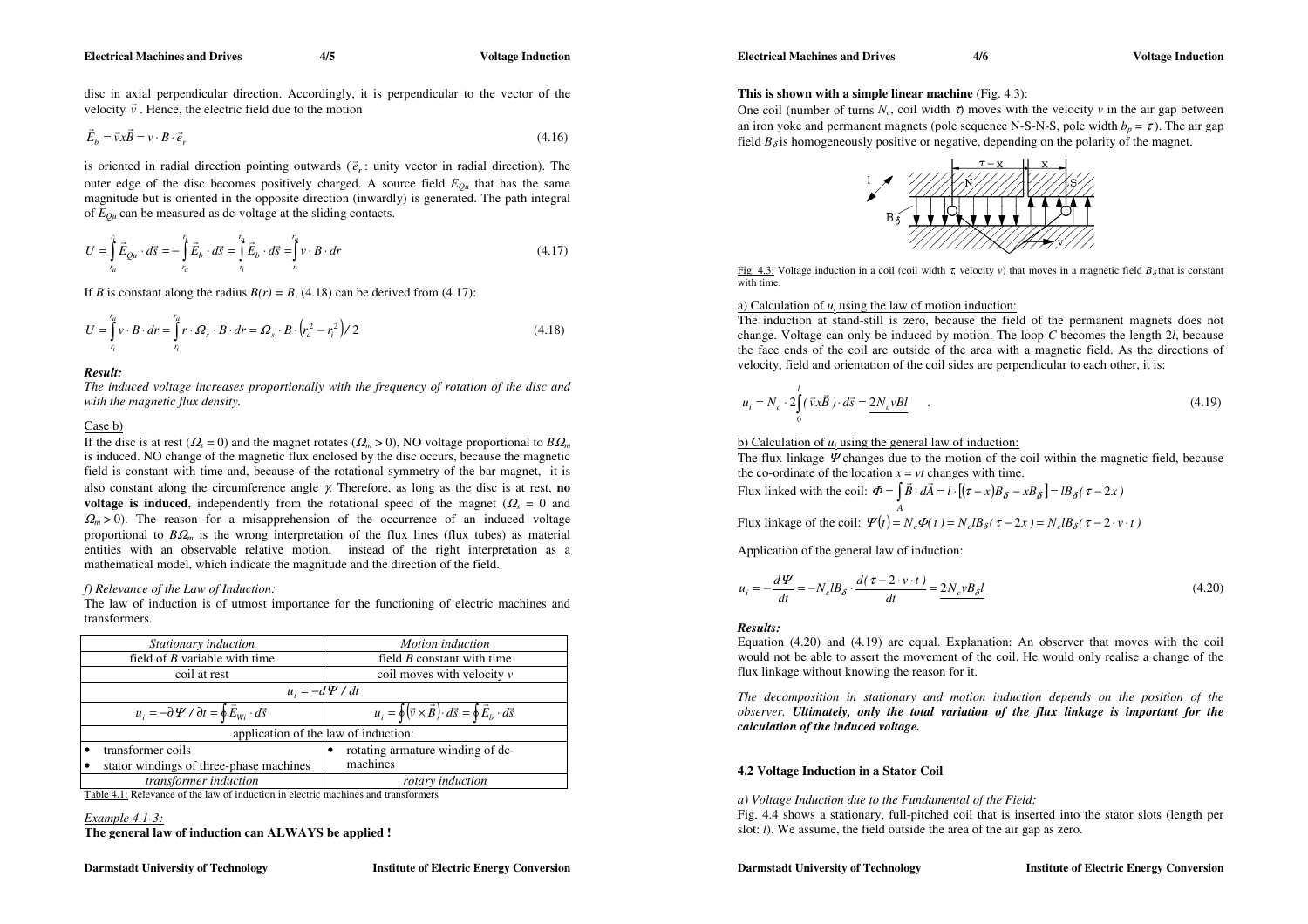$\frac{2}{\pi}$  $\cdot \widehat{B}_{\delta}$ 

 $\tau_{\rm p}$ 

 $B_{\delta}(x,t)$ Â  $B_{\delta}$  $\tau_{\rm p}$ Êδ  $x + \tau_{\text{D}}/2$  $\Omega$  $x - \tau_p/2$ 

Fig. 4.4: A sinusoidal travelling wave induces a Fig. 4.5: Flux of a pole with sinusoidal distributed flux stationary coil,  $W = \tau_n$ 

density, interpreted as area beneath the field distribution

Accordingly, no additional flux is enclosed by the end connections of the coil. The fundamental of the radial component of the flux density as described in Chapter 3

$$
B_{\delta 1}(x,t) = \hat{B}_{\delta 1} \cos(\frac{x\pi}{\tau_p} - \omega t)
$$
\n(4.21)

generates an alternating flux in the coil

$$
\Phi(t) = l \int_{-\tau_p/2}^{\tau_p/2} B_{\delta 1}(x, t) dx = \frac{2}{\pi} \tau_p l \hat{B}_{\delta 1} \cdot \cos \omega t.
$$
\n(4.22)

The amplitude of this flux is (Fig. 4.5)

$$
\left| \Phi_c = \frac{2}{\pi} \tau_p l \hat{B}_{\delta 1} \right| \,. \tag{4.23}
$$

It pulsates with the frequency  $f = \omega(2\pi)$  (Fig. 4.5). The flux linkage pulsates with the same frequency

 $\Psi_c(t) = N_c \Phi_c \cdot \cos \omega t$ , (4.24)

thereby **inducing a sinusoidal, alternating voltage in the coil**:

$$
u_{i,c}(t) = -\frac{d\Psi_c(t)}{dt} = \hat{U}_{i,c} \sin \omega t
$$
\n(4.25)

The amplitude of this voltage is

$$
\hat{U}_{i,c} = \omega V_c \Phi_c = 2\pi f N_c \frac{2}{\pi} \tau_p l \hat{B}_{\delta 1}.
$$
\n(4.26)

*b) Voltage Induction due to Rotating Fields of Harmonics:* 

The field that is induced by the excited rotor (rotating with speed *n*) of a synchronous generator is expressed as *FOURIER*-sum of the individual sinusoidal field waves (see Chapter 3).

#### **Darmstadt University of Technology Music Energy Conversion Institute of Electric Energy Conversion**

Generally, the inducing field waves are expressed with the ordinal numbers: the **fundamental:**  $\mu = 1$ , and of the **harmonics**:  $\mu > 1$ .

$$
B_{\delta,\mu}(x,t) = \hat{B}_{\delta\mu} \cos(\frac{\mu x \pi}{\tau_p} - \mu \cdot \omega \cdot t), \ \mu = 1, 3, 5, 7, \dots \tag{4.27}
$$

where  $\omega = 2\pi \cdot n \cdot p$ . The alternating flux that is inducing a stationary coil in the stator is

$$
\Phi_{c\mu}(t) = l \int_{-\tau_p/2}^{\tau_p/2} B_{\delta,\mu}(x,t) dx = \frac{2}{\pi} \cdot \frac{\tau_p}{\mu} l \hat{B}_{\delta\mu} \cdot \sin(\frac{\mu\pi}{2}) \cdot \cos(\mu\omega t)
$$
\n(4.28)

with the amplitude

$$
\Phi_{c\mu} = \frac{2}{\pi} \cdot \frac{\tau_p}{\mu} l \hat{B}_{\delta\mu} \tag{4.29}
$$

The amplitude of the flux of the harmonics is by  $\hat{B}_{\delta\mu}$  /( $\mu \cdot \hat{B}_{\delta 1}$ ) **smaller** than the flux of the fundamental, but it pulsates with a **significantly higher frequency**  $f_{\mu} = \mu \omega(2\pi)$ . The expression  $\sin(\mu \pi/2) = (-1)^{(\mu-1)/2}$  (with  $\mu = 1, 3, 5, ...$ ) values always only 1, -1, 1, -1, ... Only the sign changes, but not the amplitude. The voltage induced in a single stationary coil in the stator is,

$$
u_{i,c,\mu} = -\frac{d\Psi_{c\mu}}{dt} = -N_c \frac{d\Phi_{c\mu}}{dt} = \mu\omega \cdot N_c \cdot \frac{2}{\pi} \cdot \frac{\tau_p}{\mu} l\hat{B}_{\delta\mu} \cdot \sin(\frac{\mu\pi}{2}) \cdot \sin(\mu\omega t)
$$
(4.30)

The particular case  $\mu$  = 1 equals (4.25), (4.26).

# *Result:*

*Not only the "useful" fundamental voltage with the frequency*  $f = n \cdot p$ , *but also additional, harmonic voltages are induced in the stator coils of a "real" machine. The amplitudes of these harmonics voltages are smaller than the amplitude of the "useful" fundamental, yet, the frequencies are higher.*

*Example 4.2-1:* 

12-pole synchronous generator:  $n = 500/\text{min}$ ,  $2p = 12$ ,  $f = n \cdot p = (500/60) \cdot 6 = 50 \text{ Hz}$ stator coil data:  $N_c = 2$ ,  $W = \tau_p = 0.5$  m,  $l = 1$  m

Induced voltage at amplitudes of the rotor field that is inducing the coil according to Table 4.2:

| $\mu$                    | $\bm{\mathit{B}}_{\delta\mu}$ | $J\mu$ | $\boldsymbol{\varPhi}_{\!c\mu}$ | $=$ $U_{i, c\mu}$ / $\sqrt{2}$<br>$\cup_{i,c\mu}$ | $U_{i,c\mu}/U_{i,c1}$ |
|--------------------------|-------------------------------|--------|---------------------------------|---------------------------------------------------|-----------------------|
| $\overline{\phantom{a}}$ |                               | Hz     | mWb                             |                                                   | $\%$                  |
|                          | 0.9                           | 50     | 286.5                           | 127.2                                             | 100                   |
|                          | 0.15                          | 150    | $-15.9$                         | $-21.2$                                           | 16.7                  |
|                          | 0.05                          | 250    | 3.3                             |                                                   | 5.0                   |
|                          | 0.05                          | 350    | $-2.3$                          | $-7.1$                                            | D.O                   |

Table 4.2: Example of voltage induction in a stator winding due to fundamental and harmonic rotor fields

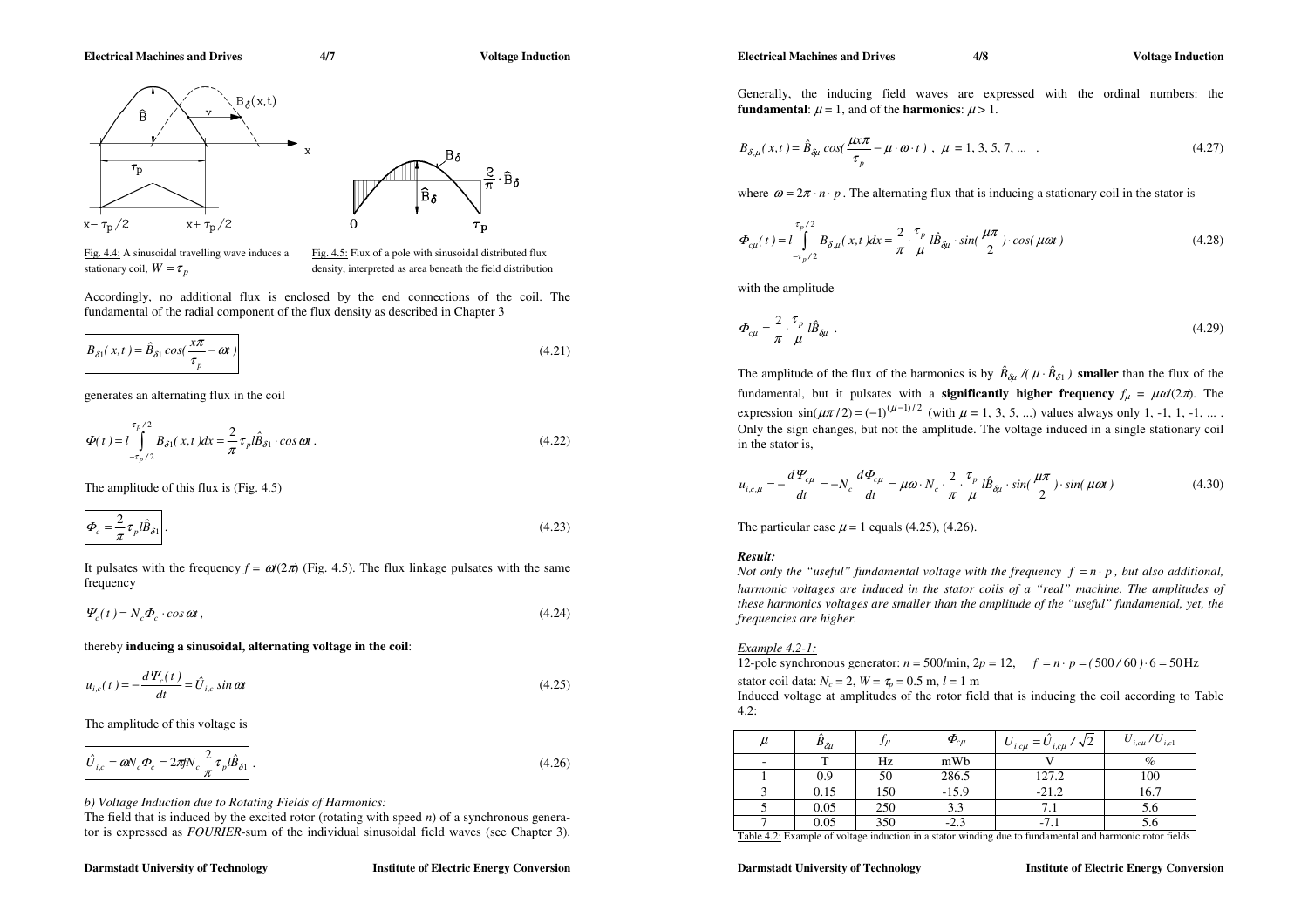# **4.3 Voltage Induction in a Three-Phase Winding**



Fig. 4.6: Induction of a short-pitched coil of arbitrary Fig. 4.7: Three fully-pitched, series-connected span *W* due to a magnetic field. The figure shows a coil group with  $q = 3$  coils. is determined by means of complex phasors

coils form a coil group. The voltage per group  $U_{\text{er}}$ of alternating voltages.

A poly-phase winding consists of *<sup>m</sup>* phases, where each phase is a series connection (or parallel connection) of winding branches built from individual coils. Generally, the coils are short-pitched in case of a two-layer winding, hence, the coil span *W* is smaller than the pole pitch.

# *a) Voltage Induction in Short-Pitched Coils:*

In Fig. 4.6, the short-pitching is indicated by  $\beta = (W / \tau_p) \pi$ . The flux linkage of a **shortpitched** coil is by the **pitch factor**  $k_{p,\mu}$  smaller than the flux linkage of a fully-pitched coil, as equation (4.31) shows when compared with equation (4.28).

$$
\Phi_{c\mu}(t) = l \int_{-W/2}^{W/2} \hat{B}_{\delta\mu} \cos(\frac{\mu\pi x}{\tau_p} - \mu\omega t) dx = \frac{2}{\pi\mu} \tau_p l \hat{B}_{\delta\mu} \cdot \sin(\mu \frac{\pi W}{2 \tau_p}) \cdot \cos\mu\omega t
$$
(4.31)

$$
k_{p,\mu} = \sin\left(\mu \frac{\pi}{2} \cdot \frac{W}{\tau_p}\right)
$$
\n(4.32)

*b) Voltage Induction in a Coil Group:*

How big is the induced voltage of a coil group consisting of *q* fully-pitched coils that are – series-connected – arranged in *q* neighbouring slots (slot pitch  $\tau_{Q}$ )? The fundamental and the harmonic waves induce sinusoidal alternating voltages in each coil according to (4.30). The individual coil voltages of the fundamental are phase shifted by the slot angle (Fig. 4.6 and Fig. 4.7)

$$
\alpha_Q = \frac{2\pi}{2mq} \tag{4.33}
$$

At the time of maximum flux linkage of the first coil of the coil group, when the maximum of the field of the sinusoidal fundamental is in the centre of the coil, this maximum is at one slot pitch  $\tau_Q$  distance from the centre of the second coil. After the time  $t = \tau_Q/v$  the maximum of **Electrical Machines and Drives 4/10 4/10 Voltage Induction Constraints and Drives 4/10** 

the field wave has moved to in the centre of the second coil. With  $v = 2f\tau_p$  and  $\tau_p/\tau_Q = mq$  (e.g.  $q = 3$ ,  $m = 3$ :  $\tau_p/\tau_q = 9$  slots per pole), the time *t* becomes  $t = 1/(2fmq)$ . This equals a phase shift of

$$
\alpha_Q = \omega \cdot t = \omega / (2 \text{ fmq}) = 2\pi f / (2 \text{ fmq}) = 2\pi / (2 \text{ mg}). \tag{4.34}
$$

In the case of voltage induction by a  $\mu^{\text{th}}$  harmonic, the phase difference is by the factor  $\mu$ larger, as the frequency of induction is  $\mu$  times as large.

$$
\alpha_{Q,\mu} = \mu \cdot \omega \cdot t = \mu \cdot 2\pi / (2mq) \tag{4.35}
$$

This can be understood as follows: The wave length of the  $\mu^{th}$  harmonic is by the factor  $1/\mu$ smaller than the wave length of the fundamental. Therefore, the distance between two neighbouring coils – the slot pitch  $\tau_Q$  – is  $\mu$  times as large in terms of wave lengths.

# *Result:*

*The induced voltage of a coil group equals the sum of q coil voltages that are shifted by the phase angle*  $\alpha_{Q,\mu}$  (Fig. 4.7).

Fig. 4.7 shows the induced coil voltages and their sum for  $q = 3$ . The ratio of the length of the phasor of the geometric sum  $\hat{U}_{i,gr,\mu}$  and the algebraic sum of the phasor of a coil voltage  $\hat{U}_{i,c,\mu}$  can be derived from the figure:

$$
k_{d,\mu} = \frac{\hat{U}_{i,gr,\mu}}{q\hat{U}_{i,c,\mu}} = \frac{2\sin\left(q\frac{\alpha_{Q,\mu}}{2}\right)}{q \cdot 2\sin\left(\frac{\alpha_{Q,\mu}}{2}\right)} = \frac{\sin\left(\mu\frac{\pi}{2m}\right)}{q \cdot \sin\left(\mu\frac{\pi}{2mq}\right)}
$$
(4.36)

Equation (4.36) equals the **distribution factor** as it was introduced in chapter 3**.**

# *Result:*

*The induced voltage of a coil group is by the distribution factor smaller than the induced voltage of an individual coil with the same number of turns as the coil group.* 

# *c) Voltage Induction in the Phase of a Winding:*

A machine with 2*p*-poles and a **two-layer winding** has 2*p* coil groups, each with *q* generally short-pitched coils. Due to the short-pitching and the coil groups  $(q > 1)$ , both pitch and distribution factor have to be taken into consideration, giving the **winding factor**. For the fundamental  $\mu = 1$ , it is:

$$
k_{wl} = k_{d1} \cdot k_{p1} \tag{4.37}
$$

Using the number of turns *N* per phase, the r.m.s.-value of the stator voltage induced by the **field fundamental of the rotor** per phase is – in analogy to  $(4.26)$  – given by  $(4.38)$ .

$$
U_{i1} = \sqrt{2}\pi f \cdot N \cdot k_{w1} \cdot \frac{2}{\pi} \tau_p l \hat{B}_{\delta 1}
$$
\n(4.38)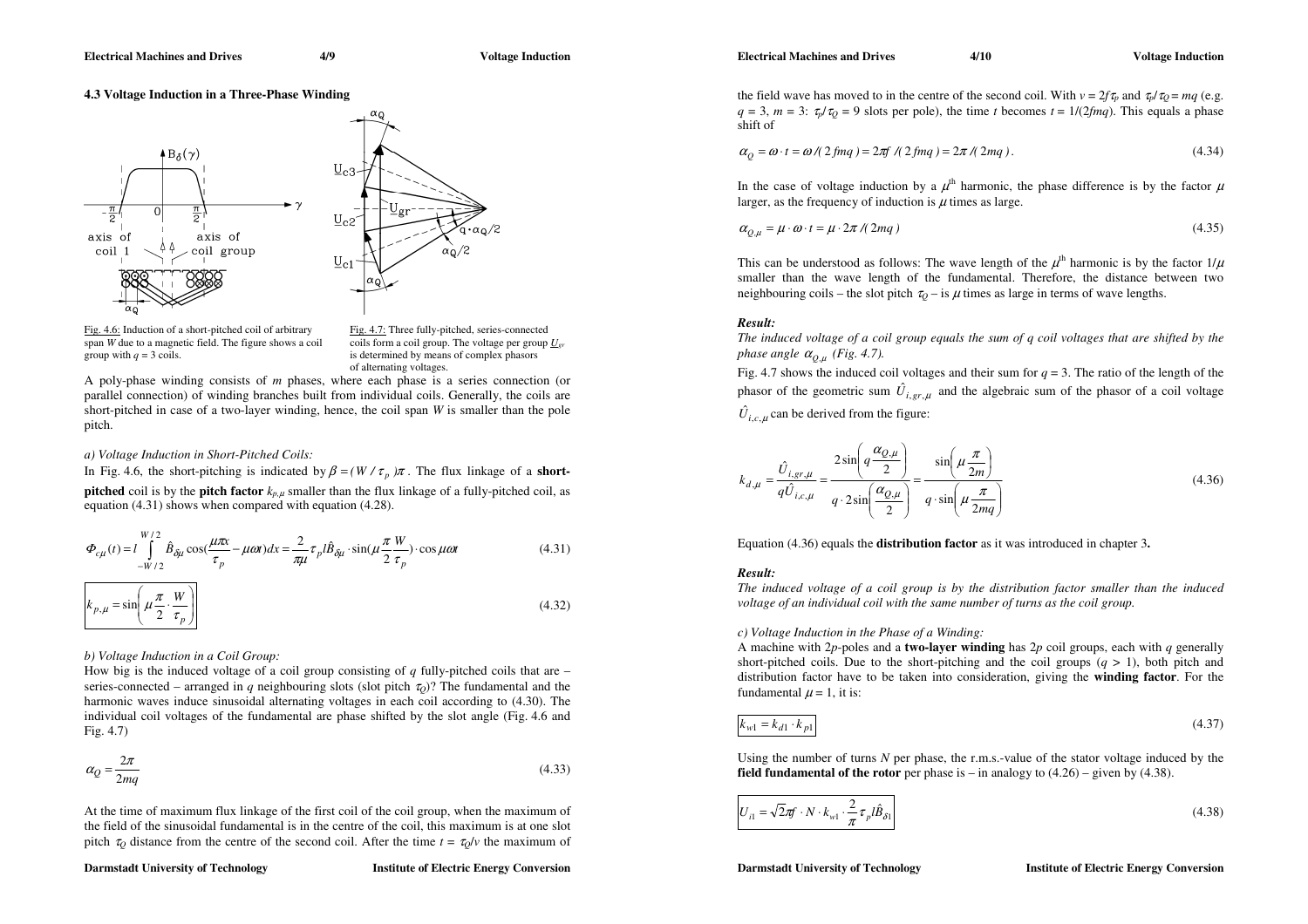In analogy to (4.30), the phase voltages induced by the  $\mu^{th}$  harmonic of the rotor field is with  $k_{w,\mu} = k_{p,\mu} k_{d,\mu}$ 

$$
U_{i,\mu} = \sqrt{2\pi\mu} \mathbf{f} \cdot N \cdot k_{w,\mu} \cdot \frac{2}{\pi} \frac{\tau_p}{\mu} l \hat{B}_{\delta\mu} \quad . \tag{4.39}
$$

*Example 4.3-1:* 

 $- 12$ -pole synchronous generator:  $n = 500/min$ ,  $2p = 12$ ,  $f = 50 Hz$ 

- stator winding:  $N_c = 2$ ,  $q = 2$ ,  $W = 5/6 \tau_p$ ,  $a = 1$ ,  $\tau_p = 0.5$  m,  $l = 1$  m

- number of turns per phase:  $N = 2 p q N_c / a = 12 \cdot 2 \cdot 2 / 1 = 48$ 

| $\mu$ | $\mathbf{D}_{\delta\mu}$ | $J\mu$ | $\boldsymbol{\varPhi}_{\!c\mu}$ | ပ<br>$i, \mu$ | $U_{i,\mu}$ / $U_{i,1}$ |
|-------|--------------------------|--------|---------------------------------|---------------|-------------------------|
|       |                          | Hz     | mWb                             |               | $\%$                    |
|       | 0.9                      | 50     | 276.7                           | 2850.1        | 100                     |
|       | 0.15                     | 150    | $-11.3$                         | $-254.6$      | 8.9                     |
|       | 0.05                     | 250    | $_{0.8}$                        | 11.4          | 0.4                     |
|       | 0.05                     | 350    | $-0.6$                          | $-11.4$       | 0.4                     |

Table 4.3: Example of voltage induction in a phase of a winding due to fundamental and harmonic fields The amplitudes of the field of the rotor are given according to Table 4.2. The induced phase voltages of the harmonics are strongly reduced by the pitch and distribution factors.

# *Result:*

*When compared with the voltage of a fully-pitched winding (Ex. 4.2-1), the*  $5<sup>th</sup>$  *and the*  $7<sup>th</sup>$ *harmonic of the voltage is reduced from 5.6% to 0.4% by the short-pitching. The 3rd harmonic is also reduced but is still remarkable (8.9% of the fundamental). By using Y-connected stator windings, also the 3rd harmonic (and multiples) are eliminated in the line-to-line voltage.* 

*Example 4.3-2:* Third harmonic phase voltages:  $U_{3U} = U_3 \cos(3\omega t)$ 

 $U_{3W} = U_3 \cos(3\omega t + 4\pi/3) = U_3 \cos(3\omega t) = U_{3U}$  $U_{3V} = U_3 \cos(3\omega t + 2\pi/3) = U_3 \cos(3\omega t) = U_{3U}$ Third harmonic line-to-line voltage is zero:  $U_{II} = U_{II-V} = U_{3U} - U_{3V} = 0$ !

# **4.4 Self-Induction per Phase in a Three-Phase Winding**

# *a) Self-Induction of the Stator Rotating Field:*

A three-phase machine with constant air gap  $\delta$ , the rotor without any winding, and a polyphase stator winding with *m* phases is considered. As shown in Chapters 2 and 3, this winding excites a step-like rotating field in the air gap (assuming  $\mu_{Fe} \rightarrow \infty$ ) when fed with a symmetrical three-phase current system with the frequency *f* and the r.m.s.-value *I* (current per phase). This can be expressed by a *FOURIER* sum of sinusoidal rotating waves. These waves with the ordinal numbers  $\nu$  are rotating waves with – depending on the ordinal number – **positive** or **negative sequence**.

$$
\hat{B}_{\delta v}(x,t) = \hat{B}_{\delta v} \cdot \cos\left(\frac{v\pi x}{\tau_p} - \omega t\right) \quad \hat{B}_{\delta v} = \frac{\mu_0}{\delta} \frac{\sqrt{2}}{\pi} \frac{m}{p} N \frac{k_{w,v}}{v} I
$$

 $v = 1 + 2mg$ ,  $g = 0, \pm 1, \pm 2, \pm 3, ...$ 

**Darmstadt University of Technology Music Energy Conversion Institute of Electric Energy Conversion** 

 $(4.40)$ 

**Electrical Machines and Drives 4/12 4/12 Voltage Induction Constraints and Drives 4/12** 

Due to **self-induction**, these rotating stator field waves induce the stator winding. The circumference speed of the waves  $v<sub>v</sub>$  is proportional to  $1/v$  (Chapter 3). Accordingly, the fundamental and the harmonics induce the stator coils uniformly with the frequency *f*.

$$
f_V = \frac{\omega}{2\pi} = V \cdot p \cdot (n/V) = p \cdot n = f \tag{4.41}
$$

Analogue to (4.39), the r.m.s.–value of the  $v<sup>th</sup>$  harmonic of the induced phase voltage is:

$$
U_{i,v} = \sqrt{2\pi} \mathbf{f} \cdot N \cdot k_{w,v} \cdot \frac{2}{\pi} \frac{\tau_p}{v} l \hat{B}_{\delta v}
$$
 (4.42)

*b) Magnetising Main and Harmonic Leakage Inductance:* 

Using the amplitude of the harmonic field (4.40), a correlation between the induced voltage and the current per phase is obtained, giving the **reactance**  $X_{hv} = \omega L_{hv}$  of the  $v^{th}$  harmonic.

$$
U_{i,v} = X_{hv}I = \omega L_{hv}I
$$
\n
$$
(4.43)
$$

$$
L_{hv} = \mu_0 N^2 \frac{k_{w,v}^2}{v^2} \frac{2m}{\pi^2} \frac{l \tau_p}{p \cdot \delta}
$$
 (4.44)

All self-inductances *Lh*ν are only caused by the air gap field. This field is also called **"main field"**, because it is responsible for the conversion of electric into mechanical energy and vice versa. Therefore, the self-inductances of the rotating fields  $\nu$  given by (4.44) are called **magnetising inductances** *Lh*ν (index h).

As all voltages  $U_{i,v}$  are induced in the stator winding with the same frequency f, they can be summarised as the overall induced voltage  $\sum_{n=1}^{\infty}$  $\sum_{\nu=1,-5,7,...} U_{i,\nu}$ . As all harmonic waves are excited by

the same phase current *I*, an **inductance of the total air gap field** may be defined:

$$
L_{h,tot} = \frac{\sum_{l=1, -5, 7, ...}^{\infty} U_{i,v}}{\omega l} = \sum_{v=1, -5, 7, ...}^{\infty} L_{hv} = (1 + \sigma_o) L_{h,v=1}
$$
(4.45)

The important inductance is the **magnetising inductance of the fundamental**  *L<sup>h</sup>*

$$
L_{h,v=1} = \mu_0 N^2 k_w^2 \frac{2m}{\pi^2} \frac{l \tau_p}{p \cdot \delta} = L_h
$$
 (4.46)

The sum of the magnetising inductances of the harmonics is much smaller, expressed by the factor  $\sigma$ <sub>o</sub> (**harmonic leakage factor**). The value of  $\sigma$ <sub>o</sub> is usually smaller than 0.05.

$$
\sigma_o = \sum_{\nu=1,-5,7,\dots}^{\infty} \left(\frac{k_{w,\nu}}{\nu \cdot k_{w,1}}\right)^2 - 1
$$
\n(4.47)

# *Result:*

*The harmonic air gap fields are not leakage fields, because they may flow through the rotor, causing forces and torques. However, as they are more a parasitic than a useful effect, their self inductance effect is summarized as harmonic leakage inductance*  $\sigma_{0}L_{h}$ *.*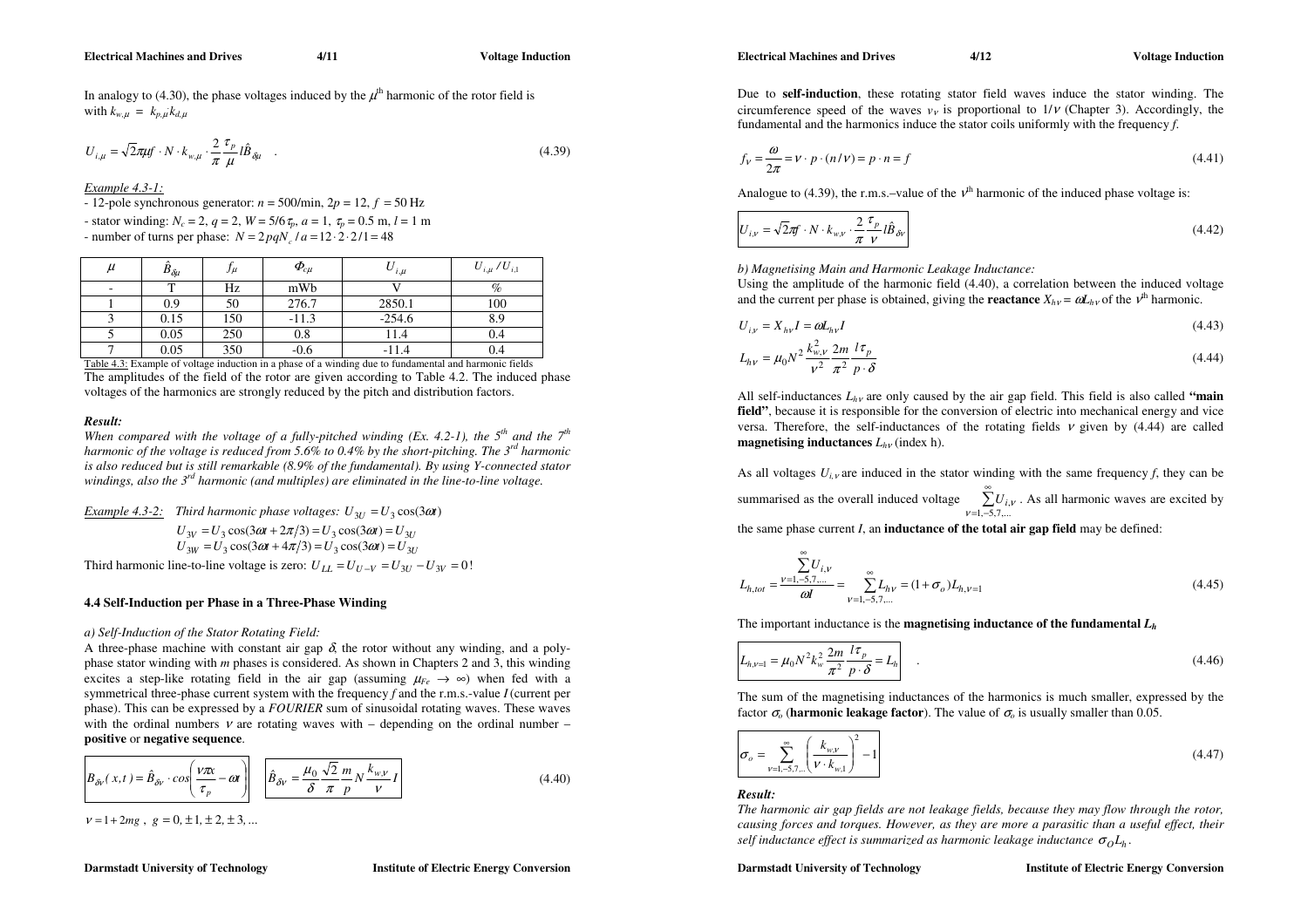*c) Alternative way to derive Lh by considering interaction of the three phases U, V, W:* 



Fig. 4.8: Air gap flux density  $B_\delta$  and the *FOURIER* fundamental  $B_{\delta v=1}$  of the phase winding U with  $q = 3$ , singlelayer winding, one pole is shown

In the strict sense, the self-induction as described under b) is **a combination of self-induction**  (e.g. phase U induces in phase U) **and mutual induction** (phase V and W induce in phase U). The field that is excited by the phase U is a **stationary alternating field** that pulsates with the frequency *f*.

According to Chapter 3, the fundamental amplitude of the stationary alternating phase field is

$$
B_{\delta,\nu=1} = \frac{\mu_0}{\delta} \frac{\sqrt{2}}{\pi} \frac{2}{p} N k_{\nu,\nu=1} I \,. \tag{4.48}
$$

The flux per pole of the fundamental of a fully-pitched coil is

$$
\Phi_{c,\nu=1} = \frac{2}{\pi} \tau_p l_{Fe} B_{\delta,\nu=1} \,, \tag{4.49}
$$

and the flux linkage of phase U caused by the phase current  $i_U$ :

$$
\Psi_{UU} = L_{hUU} \cdot i_U = N \cdot k_{w,v=1} \cdot \Phi_{v=1} \tag{4.50}
$$

**Self-inductance of a phase:** 
$$
L_{hUU} = \mu_0 N^2 k_{w,1}^2 \frac{4}{\pi^2} \frac{l \tau_p}{p \cdot \delta} = L_{h,ph}
$$
 (4.51)

The flux linkage of the U-coils of the stationary alternating field generated by the current  $i<sub>V</sub>$ , (hatched area in Fig. 4.9), is – at same current amplitude – only half as large as the flux (4.42), because negative and positive flux components compensate partially.

$$
\Psi_{UV} = L_{hUV} \cdot i_V = \cos(2\pi/3) \cdot L_{hUU} \cdot i_V = -\frac{L_{hUU}}{2} \cdot i_V \tag{4.52}
$$

In the same way the flux linkage of phase U with the flux excited by phase W is calculated.

$$
\Psi_{UW} = L_{hUW} \cdot i_W = \cos(4\pi/3) \cdot L_{hUU} \cdot i_W = -\frac{L_{hUU}}{2} \cdot i_W \tag{4.53}
$$

For a symmetrical three-phase system, it is:  $i_U + i_V + i_W = 0$ . Hence, with  $i_U = -i_V - i_W$ , the resultant magnetising inductance  $L_{hU}$  of phase U is:

$$
\Psi_U = L_{hU} i_U \tag{4.54}
$$

$$
\Psi_{U} = L_{h_{UU}} i_U - \frac{L_{hUU}}{2} \cdot i_V - \frac{L_{hUU}}{2} \cdot i_W = L_{h_{UU}} i_U - \frac{L_{hUU}}{2} \cdot (i_V + i_W) = \frac{3}{2} \cdot L_{hUU} \cdot i_U
$$
\n(4.55)

#### **Darmstadt University of Technology Music Energy Conversion Institute of Electric Energy Conversion**

**Electrical Machines and Drives 4/14 12 Voltage Induction Contract Induction Algebra 10 Voltage Induction** 

Hence, the **magnetising inductance of one phase** for  $m = 3$  is is given by (4.56), what is in accordance with (4.46):

$$
L_{hU} = \frac{3}{2} L_{hUU} = \mu_0 N^2 k_{w,1}^2 \frac{2 \cdot 3}{\pi^2} \frac{l \tau_p}{p \cdot \delta} \tag{4.56}
$$



Fig. 4.9: Flux linkage of phase U with the flux excited by phase V

# *Result:*

It was shown that the magnetising inductance per phase of a three-phase system  $L_h$  is 1.5 *times the self-inductance of an individual phase. This is true for all three phases, because of the symmetry.* 

#### *Example 4.4-1:*

**Inductance of a three-phase rotary reactor**: The stator has a three-phase winding, the rotor does not have any winding. Per phase, the inductance *Lh,tot* (plus slot and end-winding leakage fields) is effective.

#### **4.5 Mutual Inductance of Two Phases of a Three-Phase Winding**

Fig. 4.10a shows a three-phase winding both in the stator and the rotor: - stator: phases U-X, V-Y, W-Z, index *<sup>s</sup>*,

- rotor: phases u-x, v-y, w-z, index *<sup>r</sup>*.

In Fig. 4.10b, the windings are expressed by the inductances  $L_{ph}$  that are displaced by  $2\tau_p/3$ respectively in the same way as the physical phase windings.

The **rotor** is at stand-still, but it is turned about an angle γ with respect to the stator. The angle  $\gamma$  is between the axes of the windings (middle of the coils) of rotor and stator as shown in Fig. 4.10a. If the rotor is turned about  $2\tau_p$  with respect to the stator, the angle  $\gamma$  values  $2\pi$ . The number of poles of stator and rotor winding **are the same** (2*p*), but the parameter of the phase windings are generally different (Table 4.4).

|                                    | Stator       | Rotor                                  |
|------------------------------------|--------------|----------------------------------------|
| Number of poles                    |              |                                        |
| Number of phases                   | $m_{\rm s}$  | $m_r$                                  |
| Number of turns                    | Ν.           |                                        |
| Short-pitching                     | $W_s/\tau_n$ | $W$ ./ $\tau_{\scriptscriptstyle\! M}$ |
| Number of slots per pole and phase |              |                                        |
| Number of slots                    |              |                                        |

Table 4.4: Parameters of stator and rotor winding